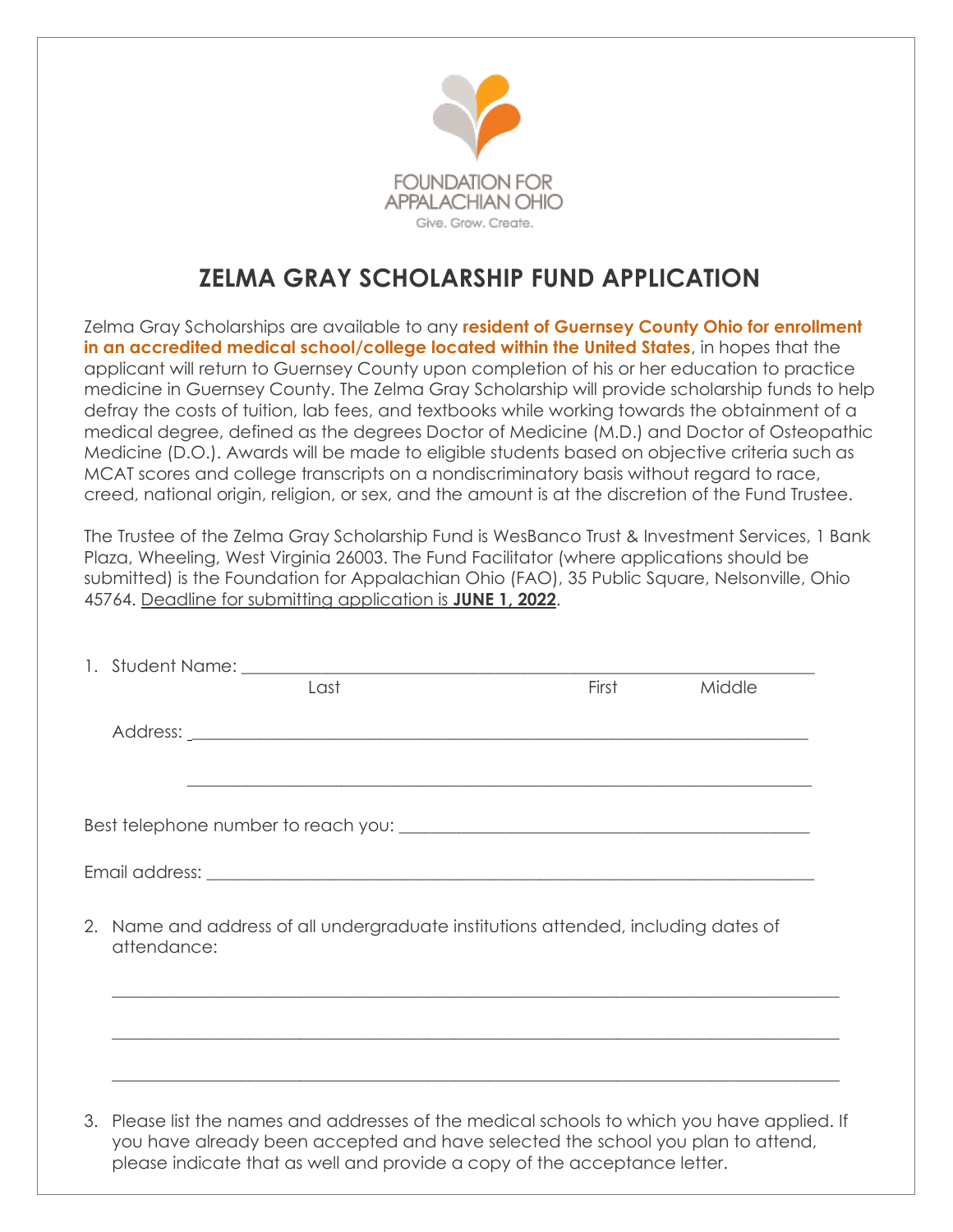4. **In order to qualify** for a scholarship from the Zelma Gray Scholarship Fund, you must **demonstrate residency in Guernsey County**, which is defined as follows. Please circle the letters of all criteria that apply to you and supply documentation, such as a copy of your driver's license, voter's registration card, copy of high school diploma, property tax receipt from Guernsey County, etc.

 $\_$  , and the set of the set of the set of the set of the set of the set of the set of the set of the set of the set of the set of the set of the set of the set of the set of the set of the set of the set of the set of th

 $\_$  , and the set of the set of the set of the set of the set of the set of the set of the set of the set of the set of the set of the set of the set of the set of the set of the set of the set of the set of the set of th

 $\_$  , and the set of the set of the set of the set of the set of the set of the set of the set of the set of the set of the set of the set of the set of the set of the set of the set of the set of the set of the set of th

- A. My current or permanent address is in Guernsey County.
- B. I am attending an accredited college or university within Guernsey County.
- C. I graduated from a Guernsey County High School.
- D. At least one of my parents or guardians lives in Guernsey County and has claimed me as a dependent on his or her federal income tax return.
- E. I lived or resided in Guernsey County for a continuous period of at least three years, and the last day of such residency has occurred within the last five years.
- 5. Herein below, please briefly describe the fields of medicine or specialties in which you may be interested in becoming board-certified, and indicate whether you intend or hope to practice in central Ohio or within a hundred miles of Guernsey County at any time after graduation.

 $\_$  , and the set of the set of the set of the set of the set of the set of the set of the set of the set of the set of the set of the set of the set of the set of the set of the set of the set of the set of the set of th

 $\_$  , and the set of the set of the set of the set of the set of the set of the set of the set of the set of the set of the set of the set of the set of the set of the set of the set of the set of the set of the set of th

 $\_$  , and the set of the set of the set of the set of the set of the set of the set of the set of the set of the set of the set of the set of the set of the set of the set of the set of the set of the set of the set of th

\_\_\_\_\_\_\_\_\_\_\_\_\_\_\_\_\_\_\_\_\_\_\_\_\_\_\_\_\_\_\_\_\_\_\_\_\_\_\_\_\_\_\_\_\_\_\_\_\_\_\_\_\_\_\_\_\_\_\_\_\_\_\_\_\_\_\_\_\_\_\_\_\_\_\_\_\_\_\_\_\_\_\_\_\_

\_\_\_\_\_\_\_\_\_\_\_\_\_\_\_\_\_\_\_\_\_\_\_\_\_\_\_\_\_\_\_\_\_\_\_\_\_\_\_\_\_\_\_\_\_\_\_\_\_\_\_\_\_\_\_\_\_\_\_\_\_\_\_\_\_\_\_\_\_\_\_\_\_\_\_\_\_\_\_\_\_\_\_\_\_

 $\_$  , and the set of the set of the set of the set of the set of the set of the set of the set of the set of the set of the set of the set of the set of the set of the set of the set of the set of the set of the set of th

- 6. Please provide the following materials in support of your scholarship application. All such information will be kept strictly confidential and will be destroyed after three years. (Note: the records of successful applicants may be retained permanently.)
	- A. Certified copies of academic transcripts from all colleges or undergraduate institutions attended, indicating grades per class or course and cumulative undergraduate grade point average.
	- B. Satisfactory proof of scores on the Medical College Admission Test (MCAT) or other test designed to measure your ability and aptitude for medical school.